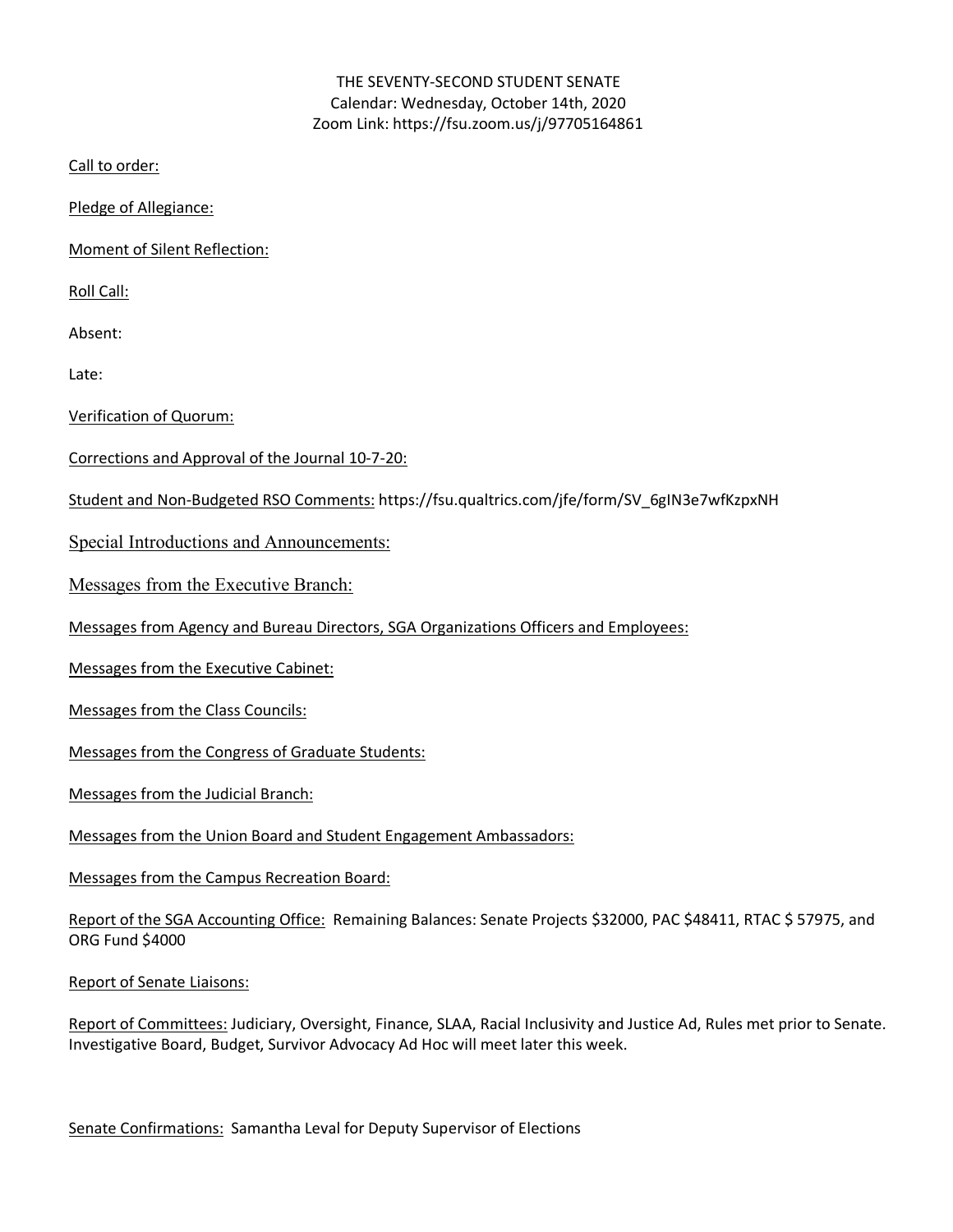Consent Calendar: PAC and RTAC did have any requests this week

## Bills First Reading:

| <b>Bill 92</b>   | Sponsored by Senator J. Alvarez, Chabot (P) and Murcia (Co)<br>Amending Student Body Statutes Chapter 304.3 with regards to the candidate screening<br>process. REFERRED TO JUDICIARY, OC, THEN RULES, 7.1., PASSED AND AMENDED IN<br>JUDICIARY 7.13., TABLED IN OC, 7.14, 9.8. PASSED AND AMENDED IN OC 9.15 |
|------------------|---------------------------------------------------------------------------------------------------------------------------------------------------------------------------------------------------------------------------------------------------------------------------------------------------------------|
| <b>Bill 97</b>   | Sponsored by Senator Dean (P)<br>Amending Student Body Statutes Chapter 413.3 regarding renaming of the Student Senate<br>Excellence Award to the Danielle Acosta Student Senate Award for Excellence. REFFERRED<br>TO JUDICIARY THEN RULES, 9.2., PASSED in JUDICIARY 10.13                                  |
| <b>Bill 101</b>  | Sponsored by Leckie (P) and Harmon, Little, Wang, Gnanam, Soto (Co)<br>To Create the Emergency SGA Rent Relief Fund of 2020 REFERRED to JUDICIARY and SLAA,<br>9.30 TABLED IN JUDICIARY, WITHDRAWN in JUDICIARY 10.13                                                                                         |
| <b>Bill 102</b>  | Sponsored by Bateman, Leckie (Co)<br>Transfer \$1,832 from Senate Projects to Medical Response Unit Account. To ensure proper<br>PPE and sanitation equipment for student first responders, campus patients, and supporting<br>staff from University Health Services. REFERRED to SLAA then BUDGET 10.7       |
| <b>Bill 105</b>  | Sponsored by Adamyk and Leckie (P), England and Mougey (Co)<br>To amend Chapters 300.6, 300.7, 300.8, and 300.9 regarding the Office of the Attorney<br>General.                                                                                                                                              |
| <b>Bill 2021</b> | Sponsored by Dean (P) and Bateman, Fahey, Gonzales, Riguidel, Stinson(Co)<br>Allocation of the student government budget for the 2021-2022 fiscal year to the various<br>budgeted organizations.                                                                                                              |

# Bills Second Reading:

| Bill 82 | Sponsored by Senator England(P)<br>Amending Student Body Statutes Chapters 300-302.<br>Lavender moved to put a bill on first reading, seconded by Leckie, no objections, 4.15.<br>REFERRED TO JUDICIARY, 4.15. PASSED THEN TABLED IN JUDICIARY, 6.1. PASSED AS<br>AMENDED IN JUDICIARY, 6.23., Remanded to Judiciary 9.16., TABLED in JUDICIAIRY<br>9.30,10.6, AMENDED and PASSED in JUDICIAIRY 10.13, |
|---------|--------------------------------------------------------------------------------------------------------------------------------------------------------------------------------------------------------------------------------------------------------------------------------------------------------------------------------------------------------------------------------------------------------|
| Bill 86 | Sponsored by Senator Dodson (P), Stinson, and Adams (Co)<br>Amending Student Body Statutes Chapter 100.5 to add Deputy Treasurer and members of<br>the Executive Office to the list of major positions. REFERRED TO JUDICIARY, THEN IA, 7.1<br>AMENDED AND PASSED IN JUDICIARY, 7.7., AMENDED AND PASSED IN IA 7.14 TABLED on<br>the SENATE FLOOR 9.16, TABLED on the SENATE FLOOR, 9.23, 9.30         |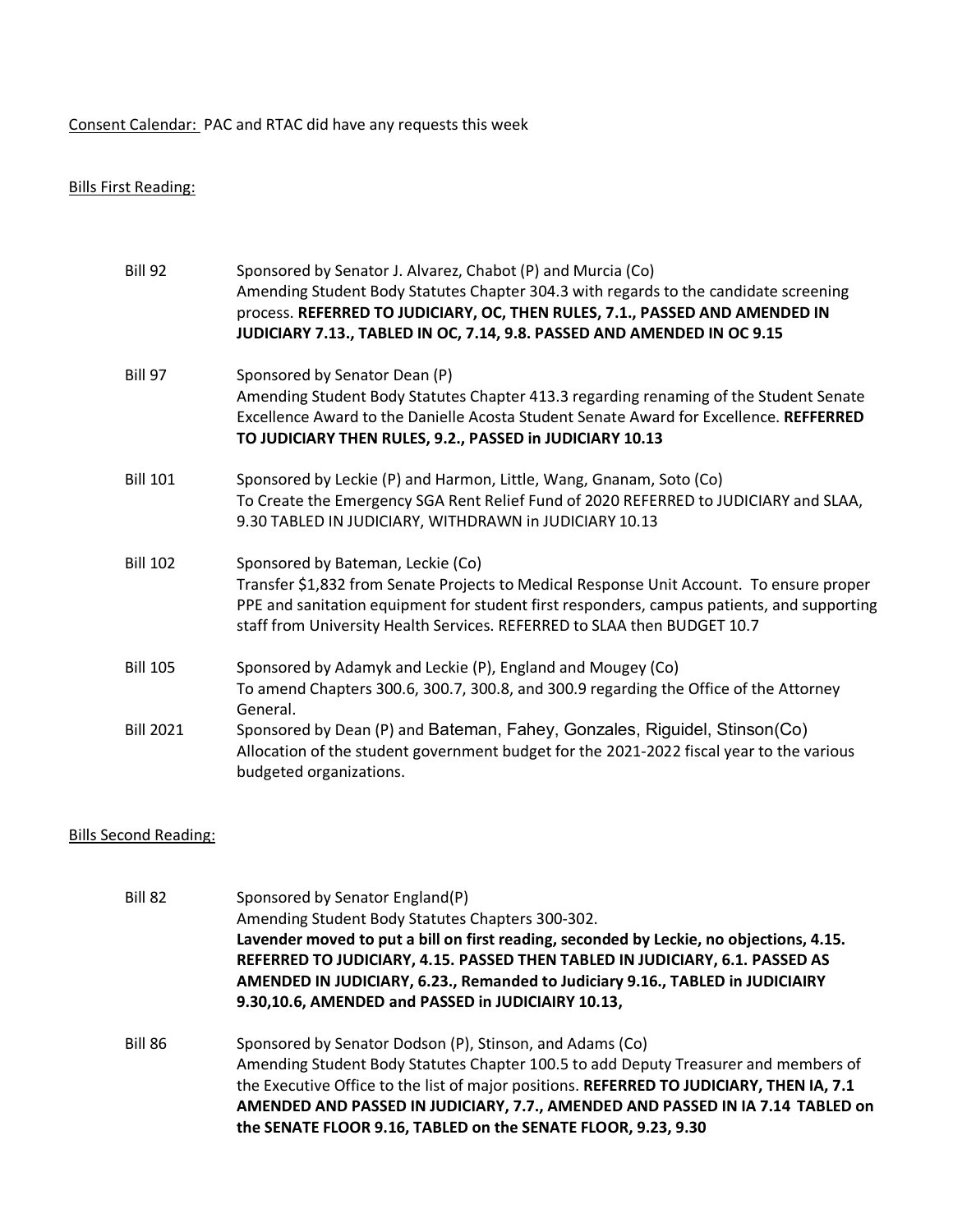| Bill 95         | Sponsored by Senator Murcia (P)<br>Amending Student Body Statutes Chapter 203.6 regarding publishing of minutes for all<br>meetings. REFERRED TO SLAA, JUDICIARY, THEN RULES, 7.1, TABLED IN SLAA, 7.7.<br>AMENDED AND PASSED IN SLAA, 7.10, PASSED IN JUDICIARY, 7.13, PASSED IN RULES 7.15,<br><b>TABLED on the SENATE FLOOR 9.23</b> |
|-----------------|-----------------------------------------------------------------------------------------------------------------------------------------------------------------------------------------------------------------------------------------------------------------------------------------------------------------------------------------|
| <b>Bill 103</b> | Sponsored by Adamyk & Gonzalez (P)<br>To reform the Veterans Student Union Statutes to allow them to interview and choose their<br>own non-major positions, add a public relations coordinator, and revise removal proceedings<br>for Board members. REFERRED to JUDICIARY 10.7, PASSED in JUDICIARY                                    |
| <b>Bill 104</b> | Sponsored by Gonzalez (P)<br>To solidify the current process and precedent that has been established by the 70 <sup>th</sup> , 71 <sup>st</sup> , and<br>72 <sup>nd</sup> Student Senate and it's standing committees. REFERRED to JUDICIARY 10.7, PASSED in<br><b>JUDICIARY 10.13</b>                                                  |

## Constitutional Amendments:

| Amendment 2 | Sponsored by Senator Murcia (P) and Chabot (Co)<br>Amending Student Body Constitution with regards to the number of Student Senators.<br>REFERRED TO JUDICIARY, SLAA, THEN RULES, 7.1<br>AMENDED AND PASSED IN JUDICIARY, 7.7., PASSED IN SLAA 7.10      |
|-------------|----------------------------------------------------------------------------------------------------------------------------------------------------------------------------------------------------------------------------------------------------------|
| Amendment 3 | Sponsored by Senator Murcia (P)<br>Amending the Student Body Constitution to limit the number of students needed for a<br>petition of recall. REFERRED TO JUDICIARY, SLAA, THEN RULES, 7.1<br>AMENDED AND PASSED IN JUDICIARY, 7.7., PASSED IN SLAA 7.10 |
| Amendment 5 | Sponsored by Senator Murcia (P)<br>To make the Student Body President and Vice President run separately. REFERRED TO<br>JUDICIARY, SLAA, THEN RULES 9.16                                                                                                 |
| Amendment 6 | Sponsored by Senator Murcia (P)<br>Editing the Student Body Constitution with regards to the Student Body Treasurer REFERRED<br>TO JUDICIARY, SLAA, THEN RULES 9.16                                                                                      |

# Resolutions:

Resolution 58 Sponsored by Murcia Amending Student Rules of Procedure 13.8 regarding Senator absences. **REFERRED TO RULES, 7.1**